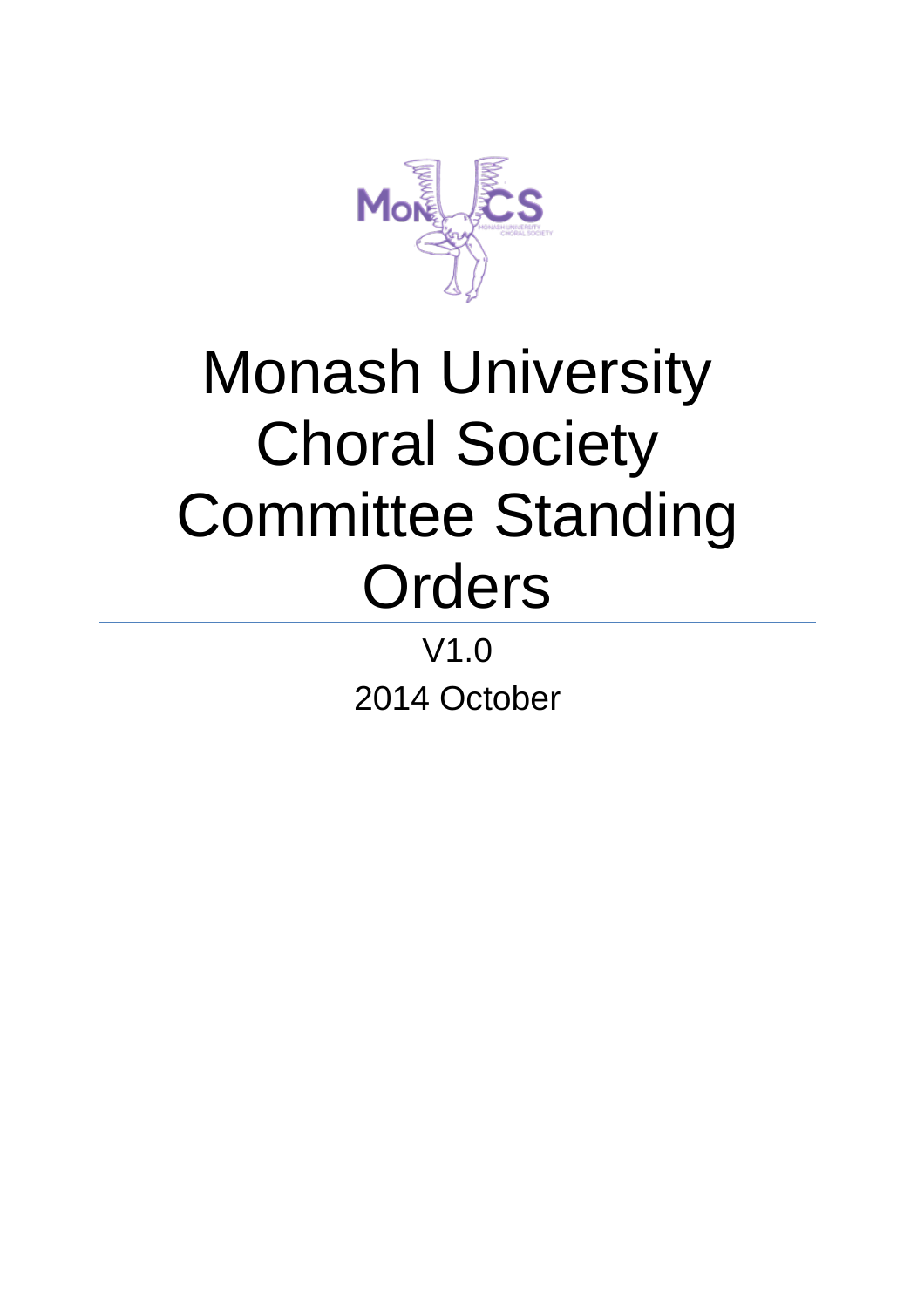

# **Monash University Choral Society** Committee Standing Orders

# **1. Definitions**

- **1.1.** For the purposes of these standing orders, terms defined in the MonUCS Constitution and other MonUCS schedules are applicable to these Standing Orders. In addition,
	- **1.1.1.** 'Constitution' means the MonUCS Constitution
	- **1.1.2.** 'Motion' means a proposed decision of the meeting.
	- **1.1.3.** 'Resolution' means a motion that has been carried by the requisite majority voting in its favour.
	- **1.1.4.** 'The Chair' means the individual responsible for presiding over meetings of the body, as established by the Constitution.
	- **1.1.5.** 'Simple majority' means a majority of the votes of the elected members of the body at the time both present at the meeting and voting. For the purposes of this definition, abstaining is not considered voting.
	- **1.1.6.** 'Absolute majority' means a majority of the votes of all elected members of the body at the time, whether present at the meeting and voting or not.
	- **1.1.7.** 'Agenda item' means a numbered item on the agenda that has been deemed separate from other items on the agenda by whoever compiled the agenda.

#### **2. Status**

**2.1.** These Standing Orders are the primary reference to guide MonUCS Committee meetings and other MonUCS bodies where relevant. Secondary references should be made to the most recent edition the MSC Standing Orders.

# **3. Applicability**

- **3.1.** All meetings of the MonUCS Committee shall be conducted in accordance with these Standing Orders.
- **3.2.** Standing Orders which exist in the MSC Standing Orders but not in the MonUCS standing orders may be implemented for a given meeting by resolution of the committee.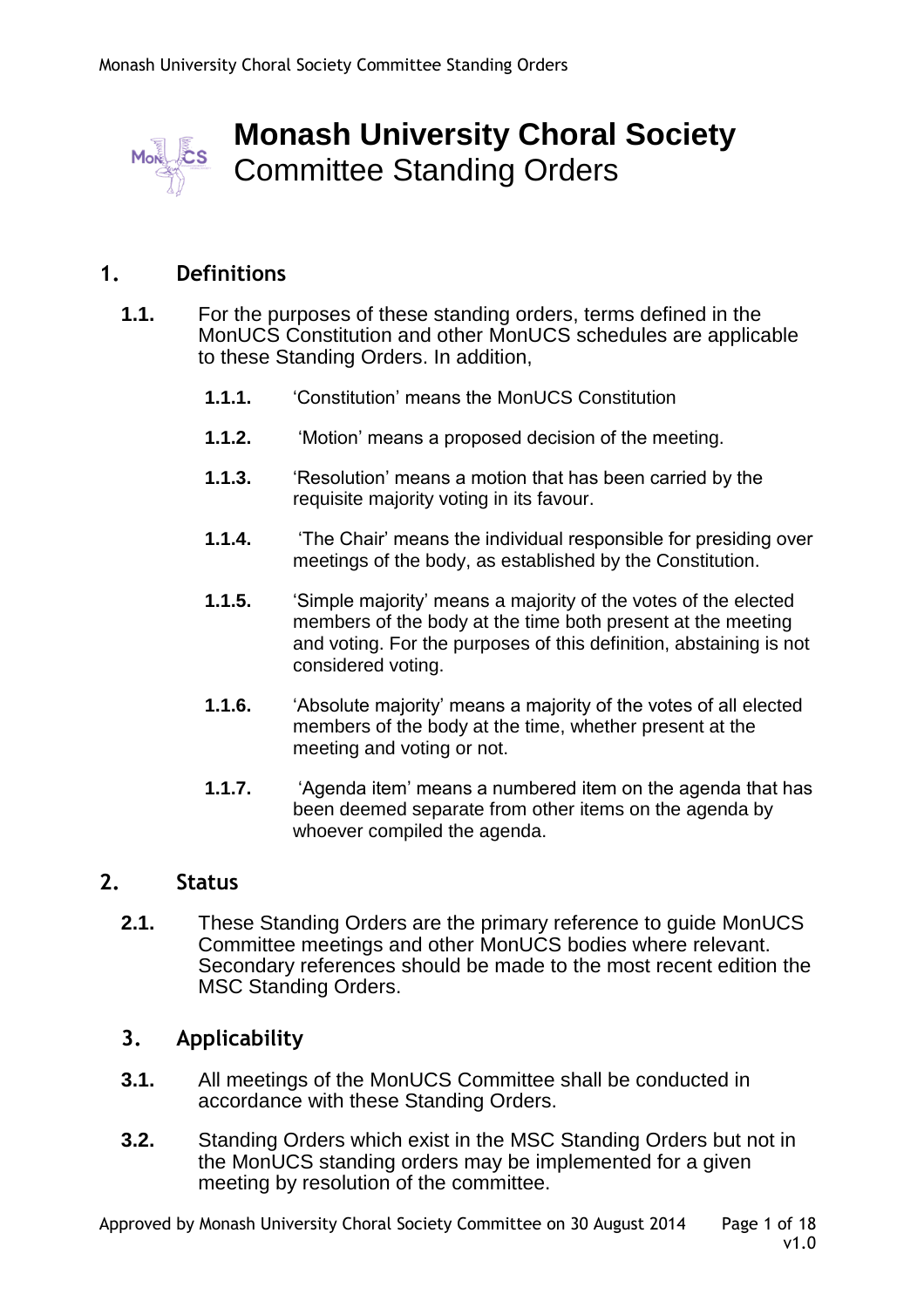- **3.3.** These Standing Orders are effective immediately on adoption or amendment by MonUCS Committee.
- **3.4.** For the purposes of the Constitution and the schedules, these Standing Orders will be considered schedules in all but title.

# **4. Notice for meetings**

- **4.1.** The MonUCS recognises that it is the responsibility of the Secretary to ensure proper notice has been given for meetings of the MonUCS Committee.
- <span id="page-2-0"></span>**4.2.** Notice of the MonUCS Committee meetings must be;
	- **4.2.1.** given to each elected member of the MonUCS Committee by sending it to the email address notified by the elected member to the Secretary. If no e-mail address has been notified by a elected member, this obligation will not apply in relation to that elected member; and
	- **4.2.2.** posted on the MonUCS Committee Meeting Google Calendar;

# **5. Notice of a meeting must include:**

- **5.1.1.** the date of the meeting;
- **5.1.2.** the starting time of the meeting; and
- **5.1.3.** the location of the meeting.
- **5.2.** Notice of a regular meeting of the MonUCS Committee must be provided as outlined in the Constitution.
- <span id="page-2-1"></span>**5.3.** Notice of a special meeting of the MonUCS Committee must be provided at least forty-eight hours before the meeting.

# **6. Scheduling of meetings**

- **6.1.** The MonUCS recognises that it is the responsibility of the Secretary to schedule and convene meetings of the MonUCS Committee.
- **6.2.** There must be a regular meeting of the MonUCS Committee scheduled as per the regularity outlined in the Constitution.
- **6.3.** A meeting of the MonUCS Committee may only be convened if:
	- **6.3.1.** the Secretary receives a written requisition by five of the elected members of the MonUCS Committee stating the reason for a meeting, or;
	- **6.3.2.** the Secretary resolves to call one.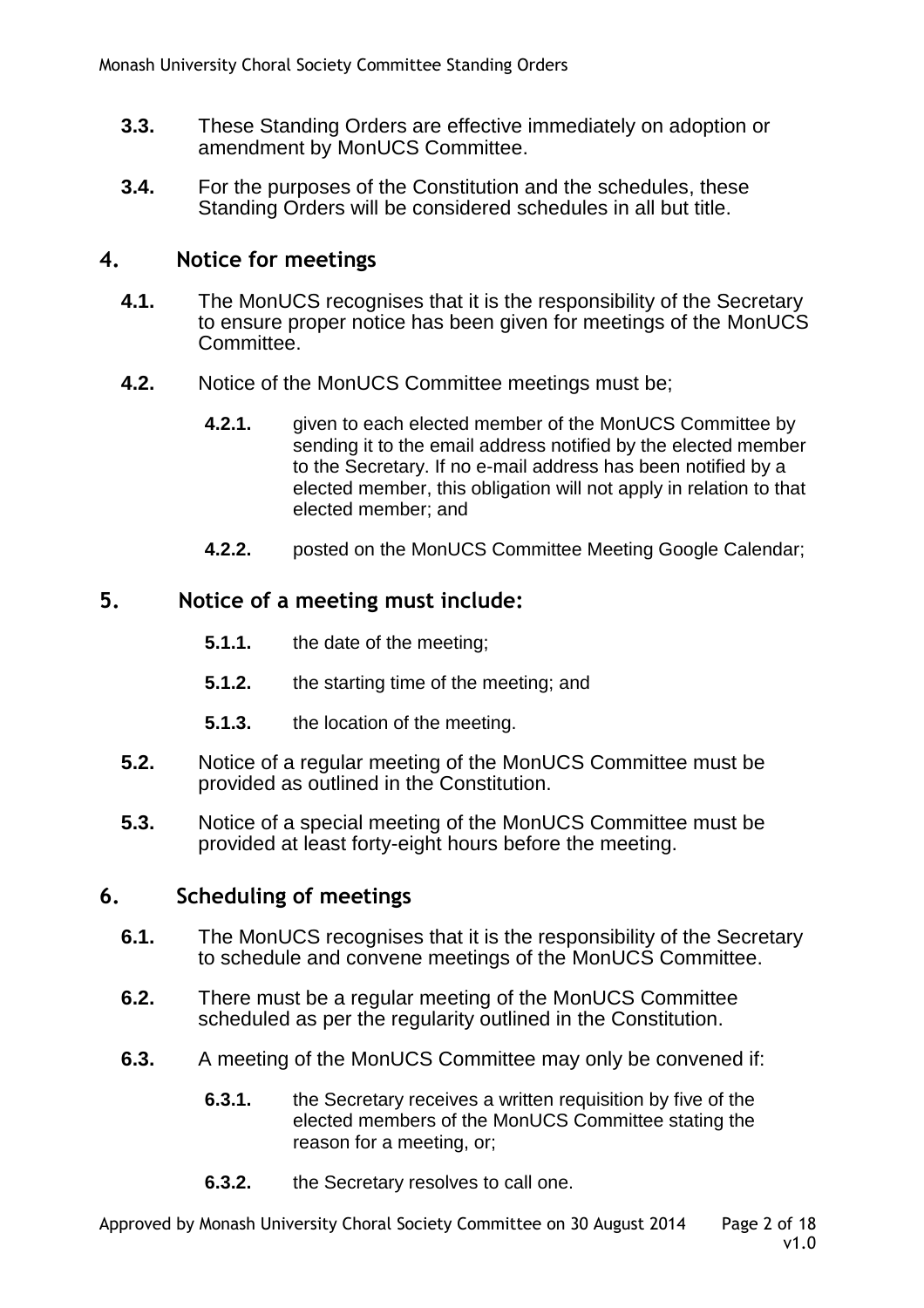**6.4.** The Secretary can draft a schedule for a series of regular meetings of the MonUCS Committee. If this meeting schedule is circulated in accordance with standing orders [4.2.1](#page-2-0) – **Error! Reference source n ot found.**, the Secretary will no longer be required to give notice for the regular meetings of the MonUCS Committee outlined in that meeting schedule.

# **7. Special meetings**

- **7.1.** Special meetings of MonUCS Committee are different to regular meetings because only one item shall be set on the agenda. Special meetings are designed to only be convened if the agenda item cannot be deferred until the next regular meeting of the MonUCS Committee.
- **7.2.** On receipt of a written requisition for a special MonUCS Committee meeting, the Secretary must ensure notice of the special meeting is provided in line with standing order [5.3.](#page-2-1) The notice for the special meeting must also include the reason for the meeting being called.
- **7.3.** A special meeting shall be conducted as a regular meeting except that only the item referred to in the written requisition shall be set on the agenda. No other item may be considered at the special meeting.
- **7.4.** At a special meeting of the MonUCS Committee, the usual reporting schedule will be suspended.

# **8. Agenda**

- **8.1.** The agenda shall be the responsibility of the Secretary.
- **8.2.** The agenda and all relevant documentation must be circulated to all elected members of the MonUCS Committee at least forty-eight hours before the meeting is to be held.
	- **8.2.1.** Relevant documentation (eg. reports by invited portfolio position holders) must be sent to the Secretary at least seventy-two hours before the meeting.
	- **8.2.2.** Additional items can be added to the agenda and circulated to all elected members of the MonUCS Committee closer to the meeting at the Secretary's discretion.
- **8.3.** If a elected member of the MonUCS Committee requests that an item be attached to the agenda at least seventy-two hours before the meeting, the Secretary must attach the requested item to the agenda circulated to all elected members of the MonUCS Committee.
- **8.4.** Unless the meeting otherwise resolves, the ordering of the agenda will be as follows: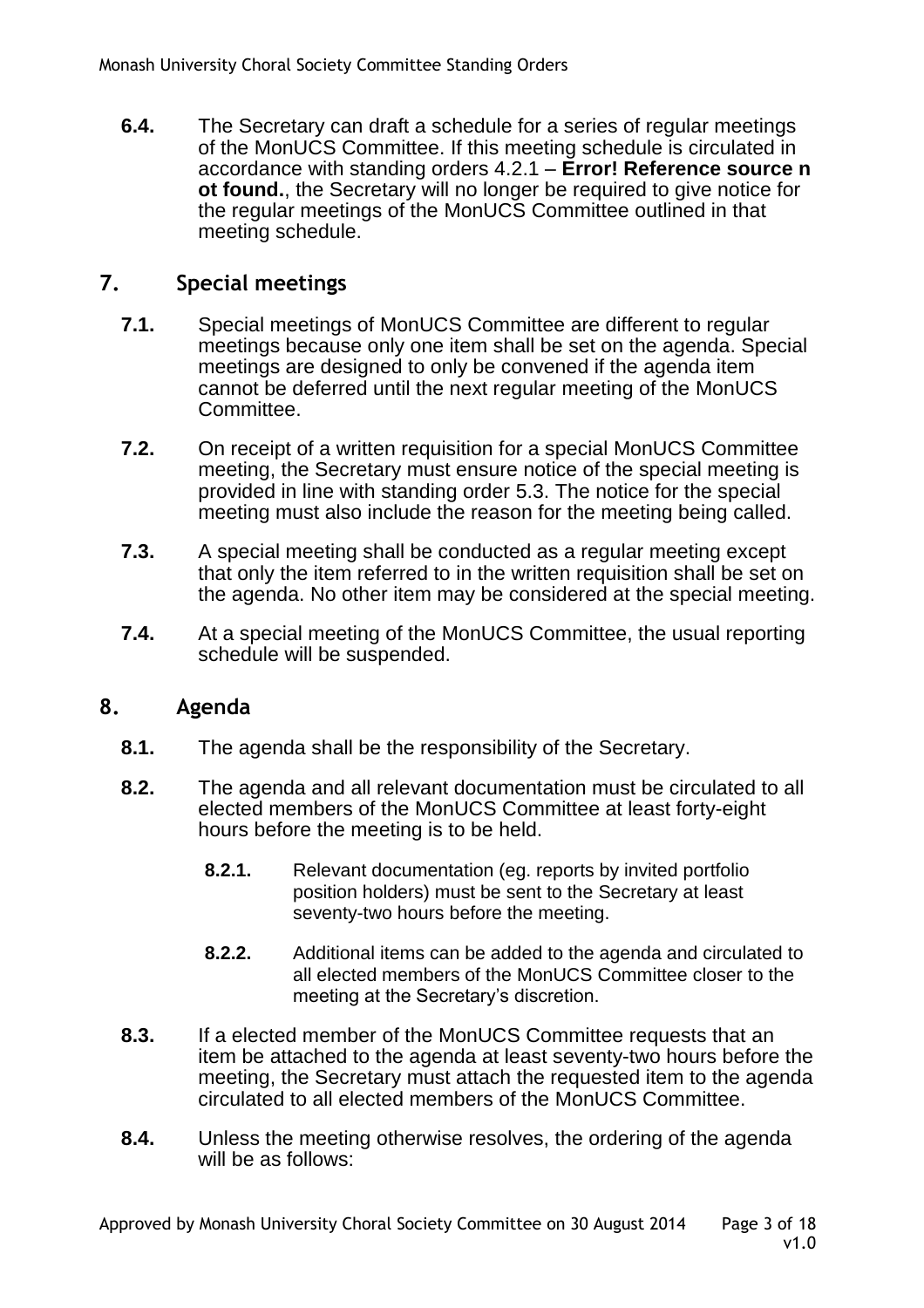- **8.4.1.** Attendance
- **8.4.2.** Confirmation of Agenda Order
- **8.4.3.** Confirmation of Previous Minutes
- **8.4.4.** Reports
- **8.4.5.** Agenda Items of Which Notice Has Been Given
- **8.4.6.** Other Business
- **8.4.7.** Next Meeting

#### **9. Quorum**

- **9.1.** Quorum for a MonUCS Committee meeting is as per clause 4.3.6 of the Constitution.
- <span id="page-4-1"></span><span id="page-4-0"></span>**9.2.** If quorum is not present within thirty minutes after the time appointed for an MonUCS Committee meeting, or if quorum is not present at any time during the meeting, then the Chair shall either:
	- **9.2.1.** declare the meeting shall continue and that no decisions made by the meeting shall stand unless subsequently ratified by quorum either at that meeting or at a later meeting, or;
	- **9.2.2.** declare the meeting ended.

#### **10. Inquorate meetings**

- **10.1.** If a meeting of the MonUCS Committee is inquorate then proceeds in-line with standing order [9.2.1](#page-4-0) and is later ratified by quorum, the meeting is considered to be like any other meeting of the MonUCS Committee.
- **10.2.** If a meeting of the MonUCS Committee does not reach quorum then proceeds in-line with standing order [9.2.1](#page-4-0) but is not later ratified, the meeting shall still count as a meeting for the purposes of clause 4.3.1 of the Constitution. For all other purposes, an inquorate meeting of the MonUCS Committee that is not later ratified is not considered a meeting.
- **10.3.** All reports due at a regular meeting of the MonUCS Committee that fails to reach quorum and not later ratified will have their due date extended to the regular meeting of the MonUCS Committee, but there will be no further disruption to the overall reporting schedule.
- **10.4.** An inquorate meeting ratified at a later meeting of the MonUCS Committee requires the minutes of that meeting to be tabled alongside any ratification motion.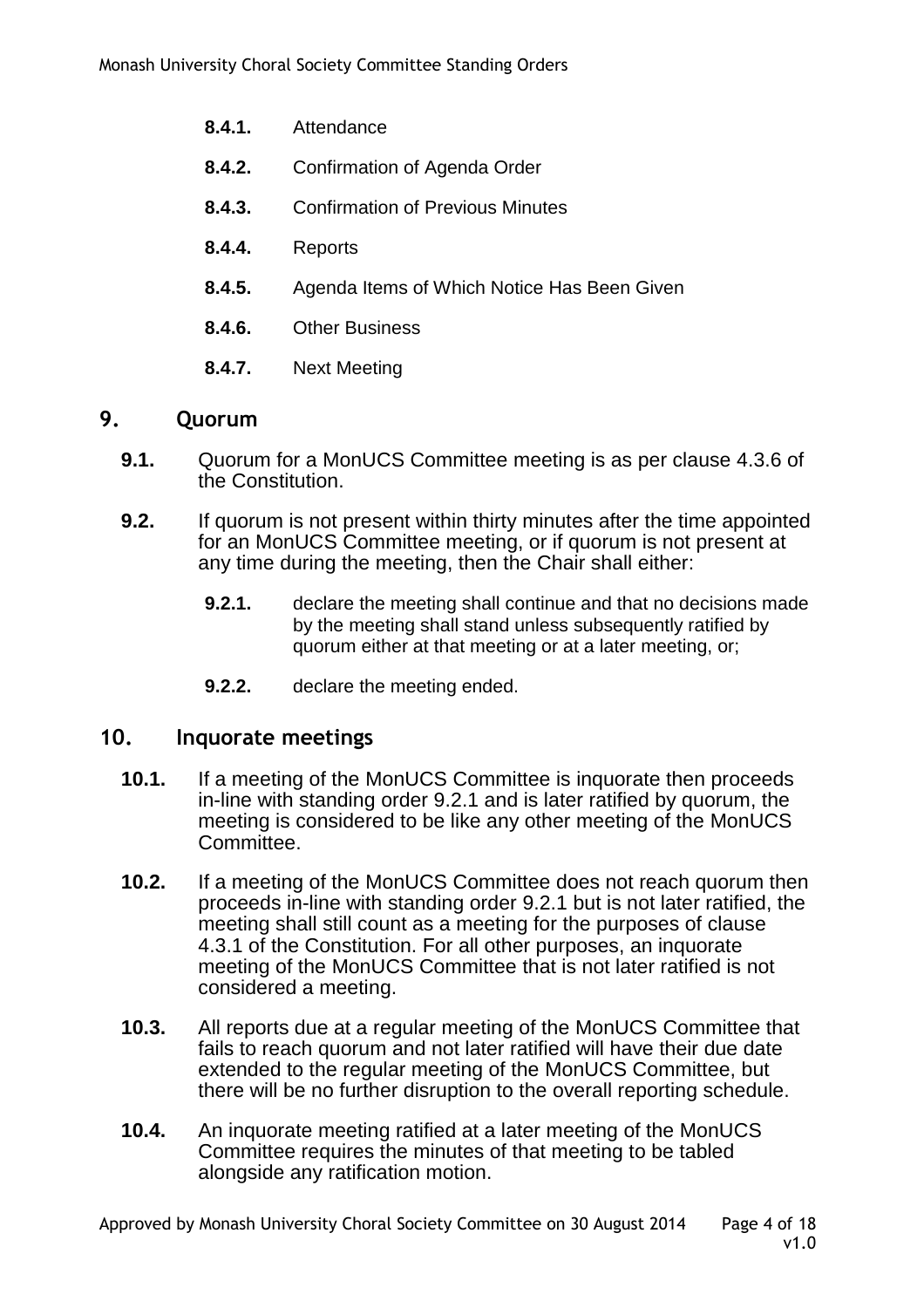**10.5.** Motions requiring any type of absolute voting majority cannot be passed during an inquorate meeting of the MonUCS Committee.

#### **11. Attendance**

- **11.1.** Elected members of the MonUCS Committee are expected to attend every meeting of the MonUCS Committee.
- <span id="page-5-0"></span>**11.2.** If a elected member is unable to attend a meeting, a written apology should be sent to the Secretary before the meeting. For the purposes of sub-clause 4.5.10 (iii) of the Constitution, an apology is not considered a failure to attend a meeting.
- **11.3.** Non-elected members of the MonUCS Committee who are students are entitled to attend meetings.
- <span id="page-5-1"></span>**11.4.** Attendance of non-elected members who are not students is subject to the discretion of the Chair.
- **11.5.** The Secretary may invite non-elected, non-students who hold a portfolio positions as required by the Agenda. If this occurs then they are held to the standards of [11.2](#page-5-0) and are not subject to [11.4.](#page-5-1)
- **11.6.** It is the responsibility of the Secretary to maintain records of elected members' attendance, and to provide these records to the MonUCS Committee if requested by one of the elected members.

# **12. Role of the Chair**

- **12.1.** The role of the Chair is to ensure that the meeting is run correctly and smoothly.
- **12.2.** The Chair is responsible for:
	- **12.2.1.** the orderly progression of the meeting through agenda items;
	- **12.2.2.** the opening and closing of meetings; and
	- **12.2.3.** other duties specified in the Constitution, the schedules and these Standing Orders.
- **12.3.** Meetings of the MonUCS Committee shall be chaired pursuant to the Constitution.
- **12.4.** The elected member holding the Chair vacates the Chair if one of the following occur:
	- **12.4.1.** the elected member leaves the room; or
	- **12.4.2.** the elected member declares to the meeting that they intend to vacate the chair.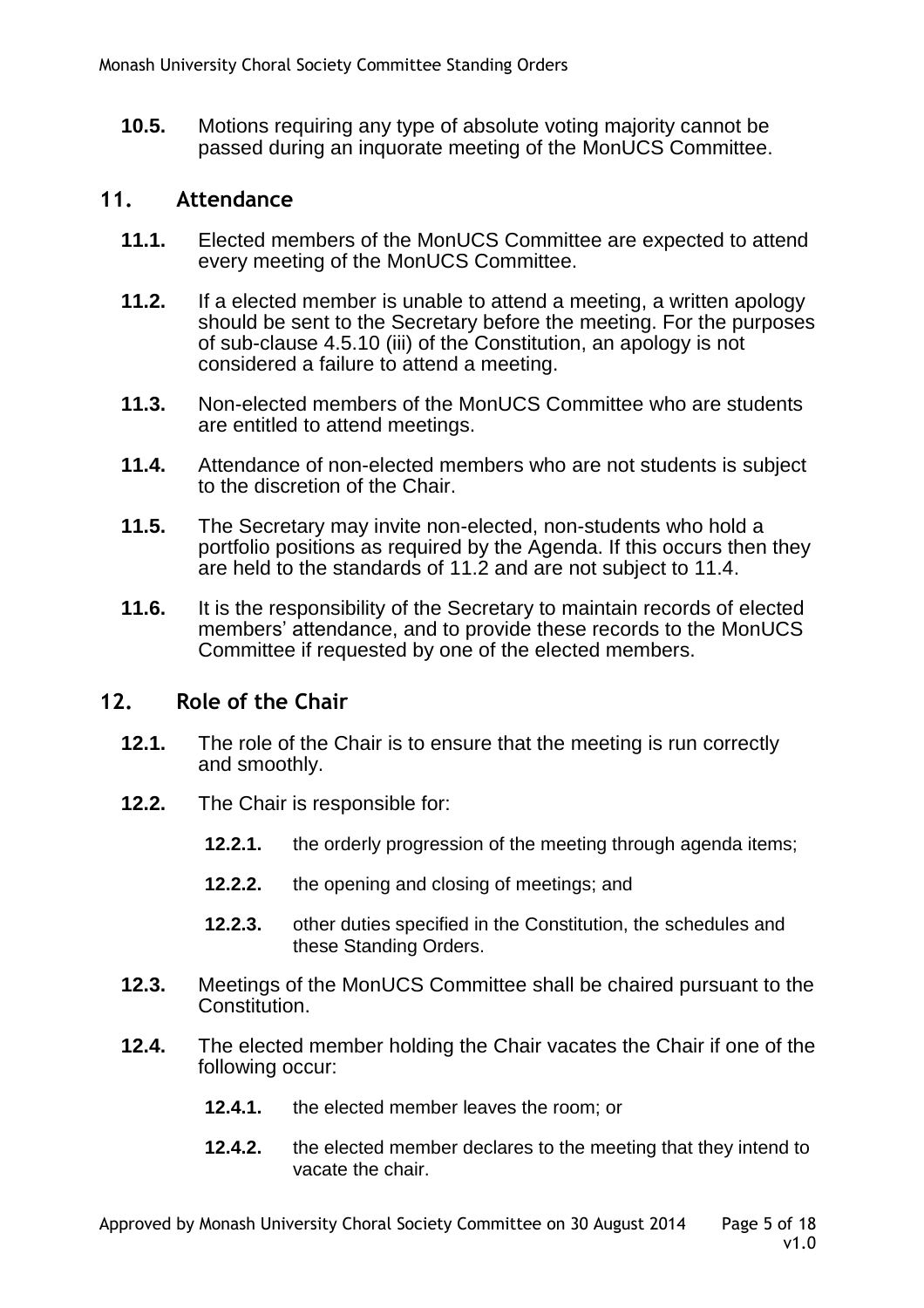- **12.5.** If the Chair wishes to take part in substantive debate, then they should vacate the Chair.
- **12.6.** If the Chair vacates the Chair, then the Deputy Chair will automatically assume the Chair. If the Chair chooses to vacate the Chair and the Deputy Chair is not present, the Chair may choose a elected member present for whom to pass the chair.
- **12.7.** If the Deputy Chair is acting as the Chair of the meeting but the Chair is present and wishes to chair the meeting, the Chair can assume the Chair of the meeting at any point in time if they so desire.
- **12.8.** If a elected member other than the Chair and the Deputy Chair are acting as the Chair of the meeting and either the Chair or Deputy Chair are present and they wish to chair the meeting, they can assume the Chair at any point in time if they so desire.
- **12.9.** If neither the Chair nor the Deputy Chair is present at the opening of the meeting, the elected members present must elect a elected member to assume the Chair of the meeting.
- **12.10.** If there is no Chair of the meeting for any point during the meeting once the meeting has been opened, then the meeting can elect a elected member to assume the Chair of the meeting. If an election cannot be held, the meeting shall lapse from that moment and cannot be re-opened.

# **13. Naming by the Chair**

- **13.1.** The Chair can name a person attending the meeting if the person is guilty of:
	- **13.1.1.** interrupting a speaker for a reason other than moving a procedural motion or a point of order or clarification;
	- **13.1.2.** speaking or behaving in an intimidating manner; or
	- **13.1.3.** behaving in any way disruptive to the meeting.
- **13.2.** Any person named three times during a meeting must not be recognised by the Chair, and must immediately leave the meeting. If the person refuses to leave the meeting within a reasonable amount of time after being named a third time, then the Chair may ban the person from attending the next regular meeting of the MonUCS Committee.
- **13.3.** The Chair may withdraw a naming if satisfied that the person named will not disrupt the meeting again.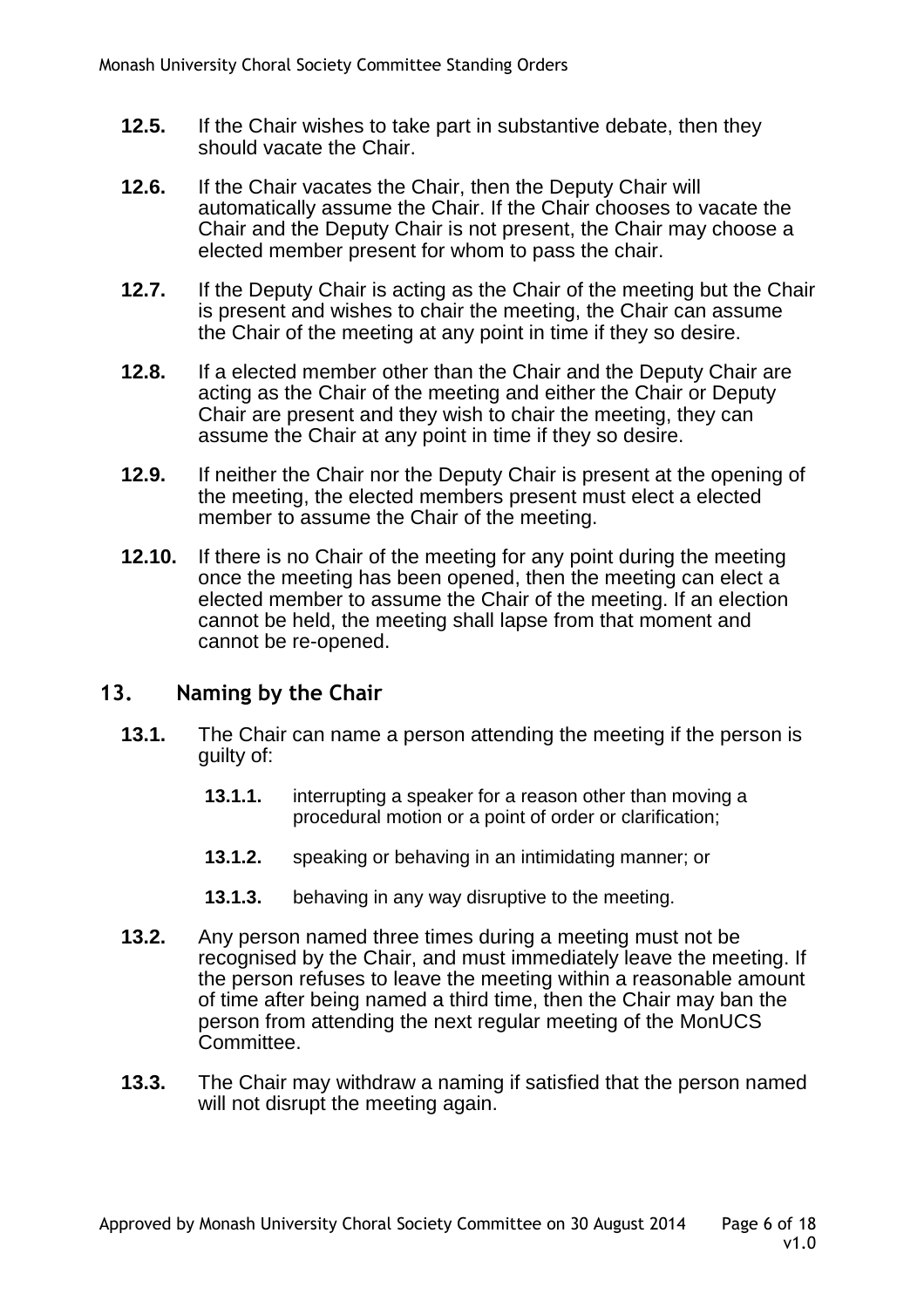# **14. Manner and Right of Speech**

- **14.1.** Elected members of the MonUCS Committee, invited attendees and observers who are students have full speaking rights at meetings of the MonUCS Committee.
- **14.2.** Any attendee with full speaking rights desiring to speak shall make known such an intention to the Chair.
- **14.3.** The Chair may adopt a progressive speaking list or any other method of order to ensure the smooth running of the meeting.
- **14.4.** Once called upon by the Chair, the attendee with full speaking rights may speak.
- **14.5.** Speakers may only be interrupted by the Chair, a procedural motion or a point of order or clarification.
- **14.6.** The movers and the seconders of a motion have the right to speak first in a discussion about that motion. These first speaking rights may be waived to another person present at the meeting.
- **14.7.** Observers who are not students may be limited in speaking rights at the discretion of the Chair.
- **14.8.** If three members of a particular gender have spoken in a row, the chair, at their discretion, may prioritise any speakers on the speaking list from a different gender.

# **15. Voting**

- **15.1.** As outlined in the Constitution, every elected member of the MonUCS Committee shall have a deliberate vote other than the Chair who will have a casting vote.
- **15.2.** Voting shall be by a show of hands, except where otherwise provided for in the Constitution, the schedules or these Standing Orders.
- **15.3.** The Chair shall determine the result of a vote by asking:
	- **15.3.1.** For those in favour of the motion.
	- **15.3.2.** For those against the motion.
	- **15.3.3.** For those abstaining on the motion.
- **15.4.** After a motion is voted upon, the Chair must state to the meeting the number of votes in favour, against and abstaining and then declare whether the motion has been carried.
- **15.5.** The number of votes in favour, against and abstaining shall be

Approved by Monash University Choral Society Committee on 30 August 2014 Page 7 of 18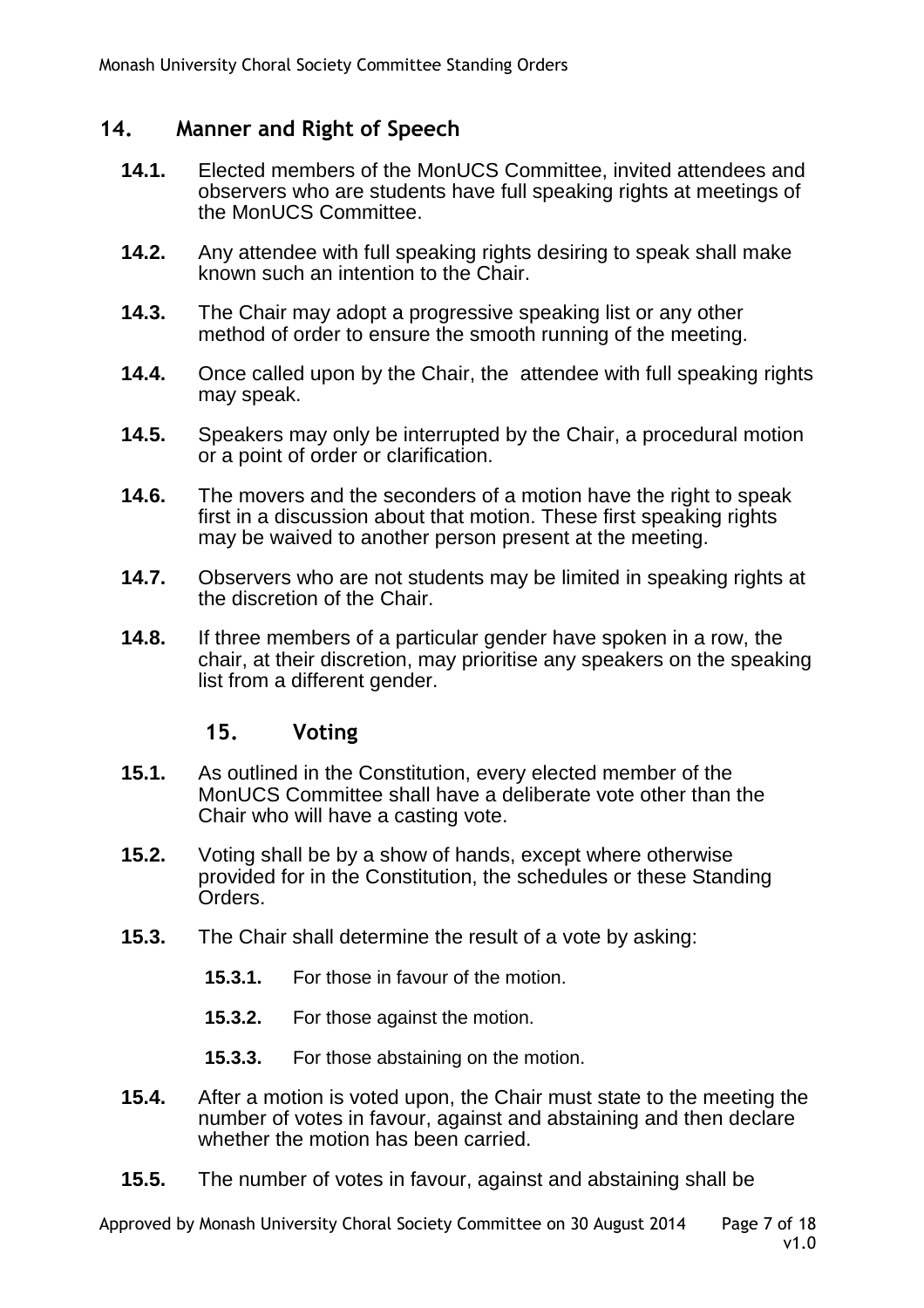recorded in the minutes unless a procedural motion to the contrary is passed.

- **15.6.** On the immediate request of a elected member of the MonUCS Committee, that elected member's vote shall be noted in the minutes.
- **15.7.** A elected member's vote cannot be noted in the minutes if they do not consent for the vote to be noted.
- **15.8.** No person may hold more than one vote at any one time.
- **15.9.** A recount of a vote will be held if:
	- **15.9.1.** it is brought to the attention of the Chair that not every elected member present took part in the vote;
	- **15.9.2.** at least three elected members request that a recount be held before the Chair has moved to the next agenda item; or
	- **15.9.3.** the Chair resolves that the first vote was not conducted in accordance with these Standing Orders and a recount is required.
- **15.10.** During the recount of a vote, only those participating in the original vote may participate in the recount.
- **15.11.** If during a recount the Chair is having difficulty counting votes by show of hands, the Chair may call for a division in which those who voted in favour move to one side of the room and those who voted against move to the other side of the room. Those abstaining on the motion will remain in the middle of the room.

# **16. Voting by Secret Ballot**

- **16.1.** The meeting may resolve by a procedural motion to conduct a vote by secret ballot.
- <span id="page-8-0"></span>**16.2.** If a vote is to be conducted by secret ballot, the Chair will act as the Returning Officer and ballot papers must be provided to all elected members voting. The elected members must then indicate on their ballot whether they are 'in favour', 'against' or 'abstention' before submitting it to the Chair.
- **16.3.** When voting in a secret ballot, elected members must be provided with a space to fill their ballot in private if they do not feel the secrecy of their ballot will be maintained by voting in the room in which the meeting is being held.
- **16.4.** The Chair must allow elected members at least two minutes to complete and submit their ballot vote. If all of the votes are submitted in less than two minutes, the Chair may proceed to begin counting as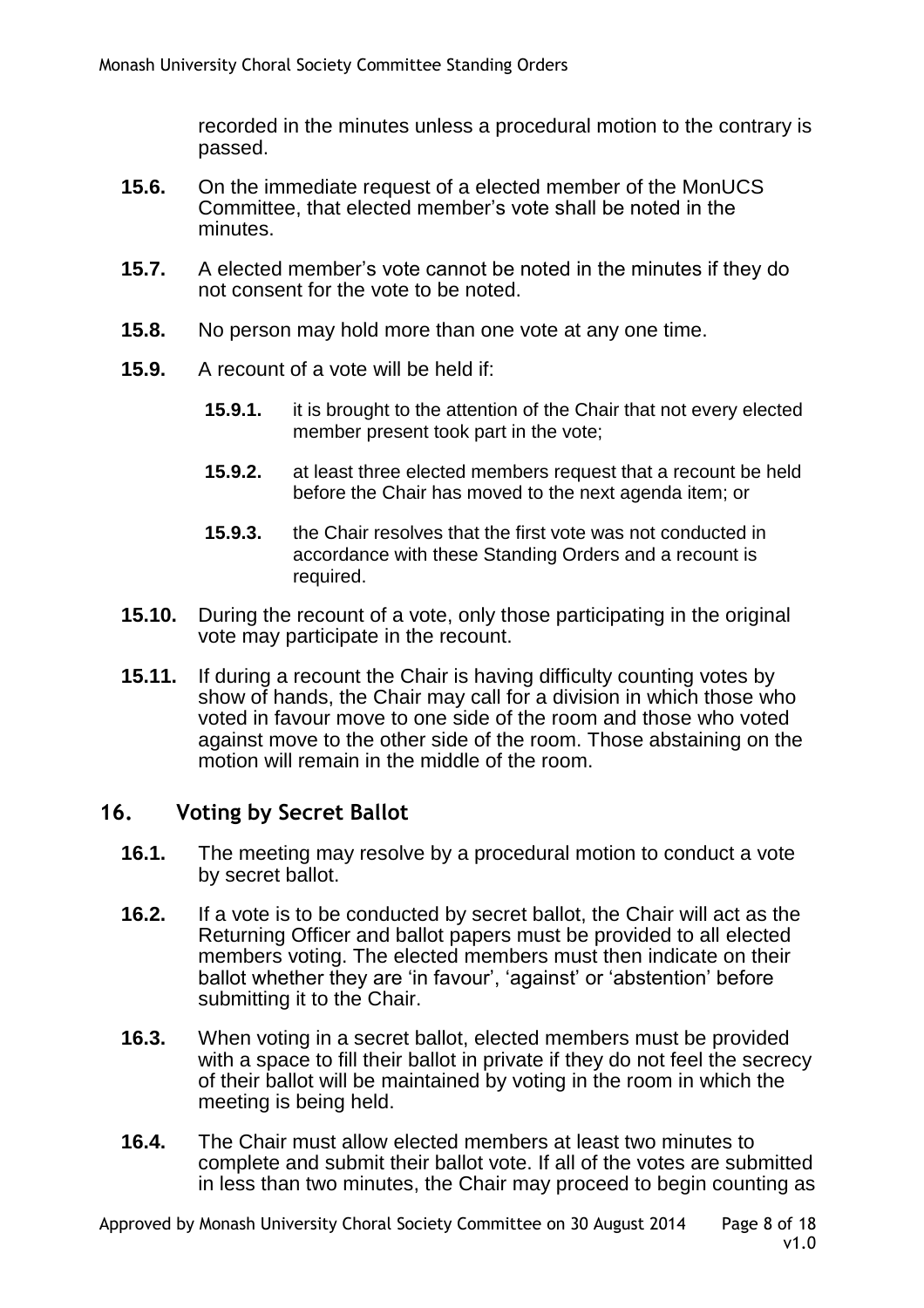soon as the final vote has been submitted.

- **16.5.** The Chair must count the ballot in a room other then the room in which the meeting is being held.
- **16.6.** The Chair must allow any elected member to observe the counting of the ballot if they wish.
- **16.7.** The Chair may limit the number of non-elected members who can observe the counting of the ballot.
- **16.8.** Observers to the ballot count cannot handle the ballots at any point any time.
- **16.9.** The Chair shall determine the formality of the ballot votes. If a elected member writes some variation of the options outlined in standing order [16.2](#page-8-0) but the intention of the vote is clear, the Returning Officer must allow the vote to stand. If the intention of the vote is not clear, the Returning Officer must consider the vote an abstention on the motion.
- **16.10.** If a elected member fails to submit their voting ballot, they will have considered to have abstained on the motion.
- **16.11.** Once the ballot has been counted, the Chair must state to the meeting the number of votes in favour, against and abstaining and then declare whether the motion has been carried.
- **16.12.** A recount of a secret ballot may only be conducted if at least three elected members request that a recount be held before the Chair has moved to the next agenda item.

# **17. Types of Majorities**

- **17.1.** Any motion requires only a simple voting majority for it to be carried, unless the Constitution, the schedules or these Standing Orders specify otherwise.
- **17.2.** For the purposes of calculating voting majorities, fractions must be rounded up.
- **17.3.** Any elected member who has been granted a leave of absence or prior leave by the MonUCS Committee will not be considered a current elected member of the body for the purposes of voting majorities during the time period they are on their leave of absence or prior leave.

#### **18. Proxies**

**18.1.** Voting elected members of MonUCS Committee cannot proxy their vote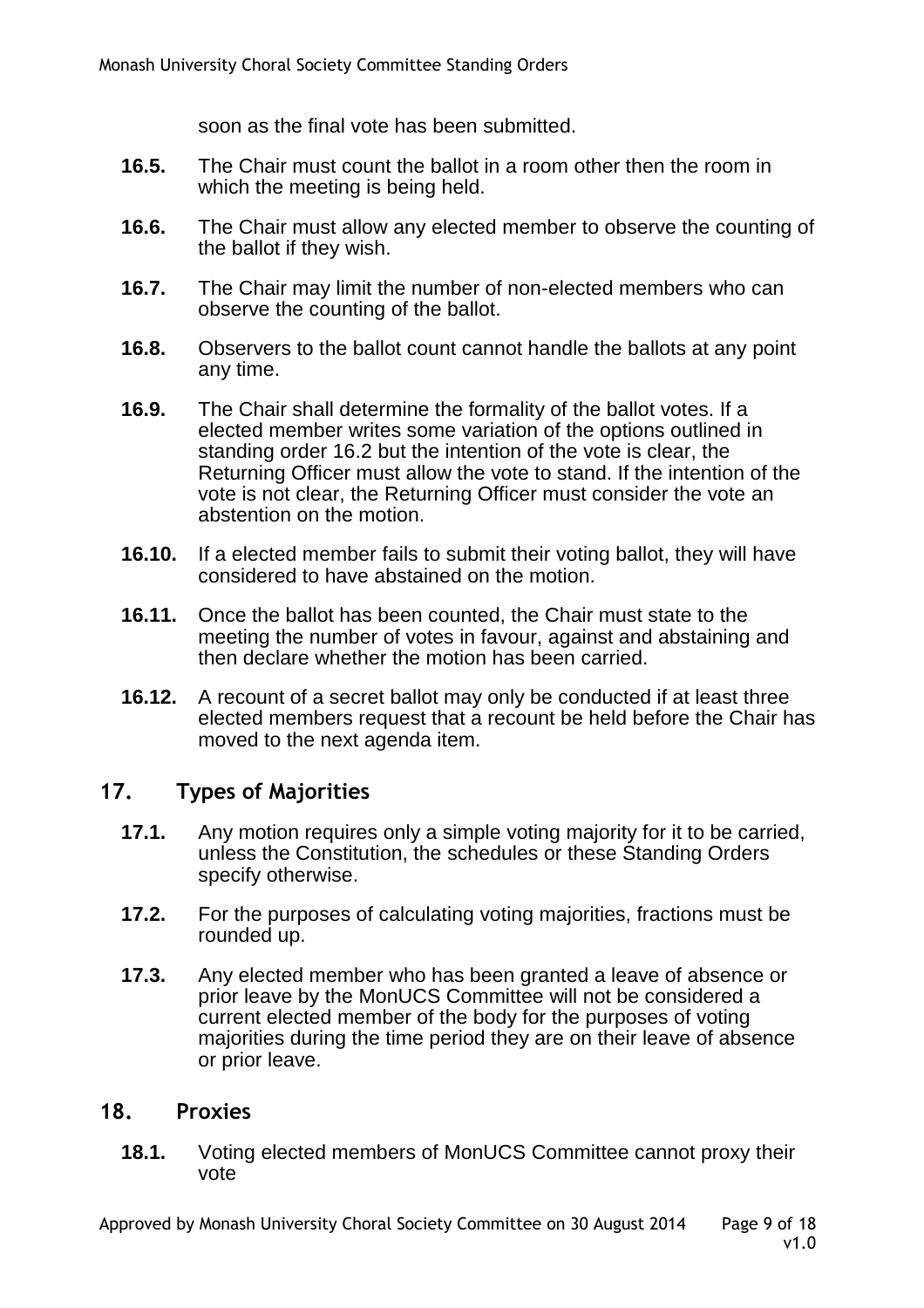#### **19. Motions**

- **19.1.** All proposed decisions of the MonUCS Committee must be in the form of motions.
- **19.2.** Motions must be affirmative in nature.
- **19.3.** All motions must have a mover and a seconder. If a motion does not receive both a mover and a seconder, the motion will lapse.
- **19.4.** If the Chair chooses to move a motion, that motion does not require a seconder. However the Chair cannot move financial motions or any motion that is deemed by a elected member present to be contentious. The Chair cannot second any motion while they are presiding.
- <span id="page-10-2"></span><span id="page-10-0"></span>**19.5.** The Chair may rule out any motion that is:
	- **19.5.1.** inconsistent with the Constitution, the schedules or these Standing Orders;
	- **19.5.2.** not within the scope of the meeting;
	- **19.5.3.** disrespectfully worded, ungrammatical or ambiguous;
	- **19.5.4.** too similar to a motion already being discussed or a resolution passed at a previous meeting;
	- **19.5.5.** either directly or in effect, constituting either a negative of a resolution already passed at the same meeting, or attempts to reverse the result of a motion lost when voted on at the same meeting;
	- **19.5.6.** contradictory to a resolution passed at an earlier meeting and that has not been rescinded;
	- **19.5.7.** not relevant to the item of business to which it intended to relate and the business for which the meeting was convened; or
	- **19.5.8.** otherwise out of order.
- <span id="page-10-1"></span>**19.6.** A mover or seconder of a motion may withdraw their moving or seconding at any stage before the motion is voted upon.
- **19.7.** A motion may be withdrawn by the mover without the consent of the seconder but in such event, the seconder shall have a primary option to move the motion as originally proposed.
- **19.8.** The mover or seconder of a motion may decide to amend the wording of the motion at any time before it is voted upon, as long as both the mover and the seconder are in agreement about the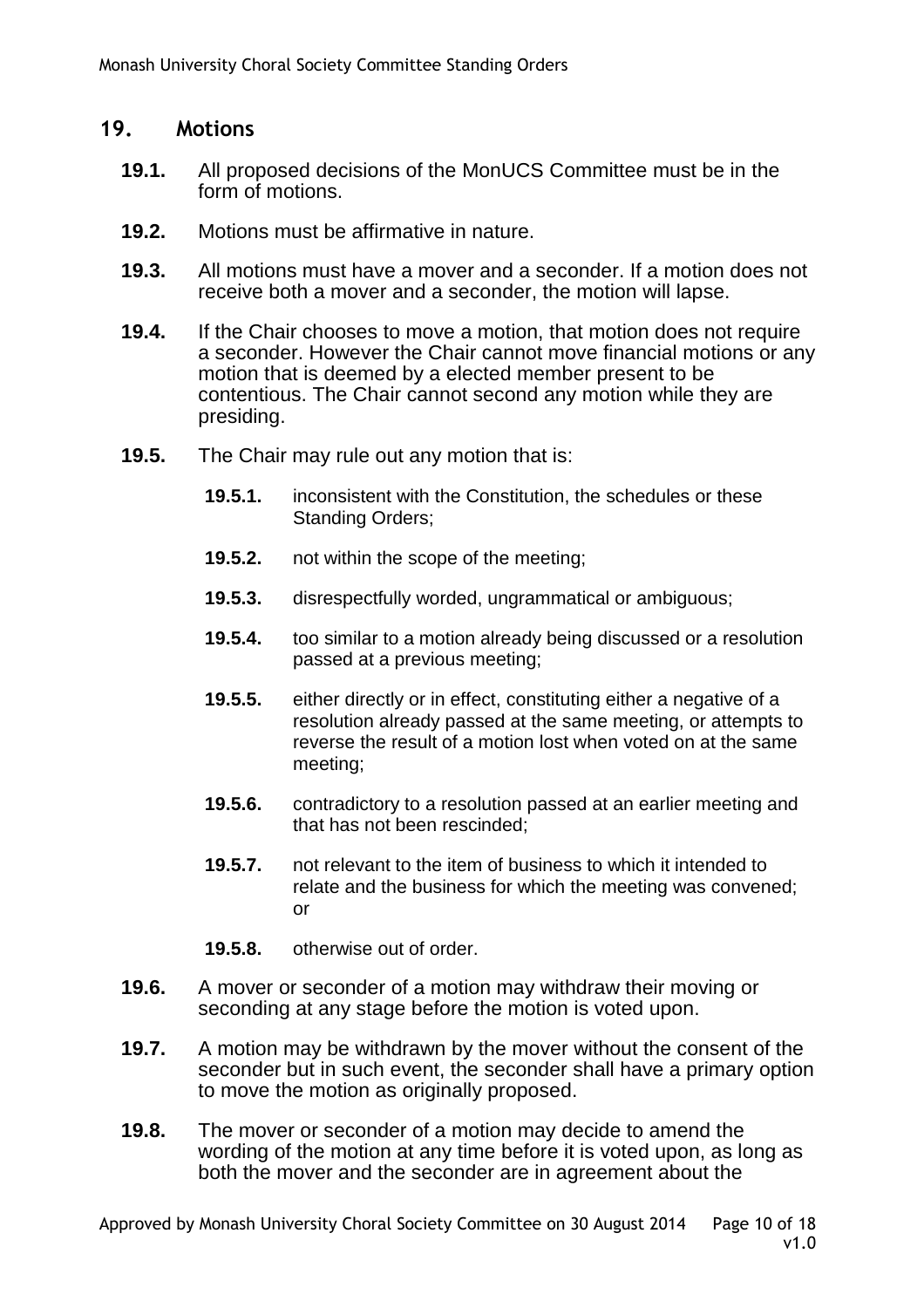amendment.

**19.9.** Before putting any motion to a vote, the Chair shall read it or cause it to be read to the meeting.

# **20. Foreshadowed motions**

- **20.1.** A foreshadowed motion is a motion moved that is contradictory in meaning or intent to a motion that is being discussed.
- **20.2.** A foreshadowed motion can only be moved in between speakers.
- **20.3.** Foreshadowed motions shall be considered in the reverse order in which they were foreshadowed, unless the Chair resolves otherwise.
- **20.4.** If a foreshadowed motion is passed, the motion it is foreshadowing lapses unless the Chair rules that that motion and the foreshadowed motion are not mutually exclusive.
- **20.5.** There will be no limits on how many foreshadowed motions can be moved during a meeting, so long as it is not in breach of standing orders [19.5.1](#page-10-0) – [19.5.8](#page-10-1)

# **21. Amendments**

- **21.1.** An amendment is a proposed change to a motion by either inserting or removing word/s from the original motion.
- **21.2.** An amendment can only be moved in between speakers.
- **21.3.** All amendments must have a mover and a seconder. If an amendment does not receive both a mover and a seconder, the amendment will lapse. The mover and the seconder of the original motion cannot move or second an amendment to that motion.
- **21.4.** The Chair may rule out any amendment that:
	- **21.4.1.** is a direct negative of the motion;
	- **21.4.2.** would lead to the motion being ruled out for one or more of the reasons outlined in standing order [19.5;](#page-10-2) or
	- **21.4.3.** is otherwise out of order.
- **21.5.** When an amendment is moved, the mover and seconder of the original motion amend may decide to accept the amendment in which case the amendment is incorporated into the motion. However, both the mover and the seconder must agree for the amendment to be accepted.
- **21.6.** If an amendment to a motion is not accepted by the mover and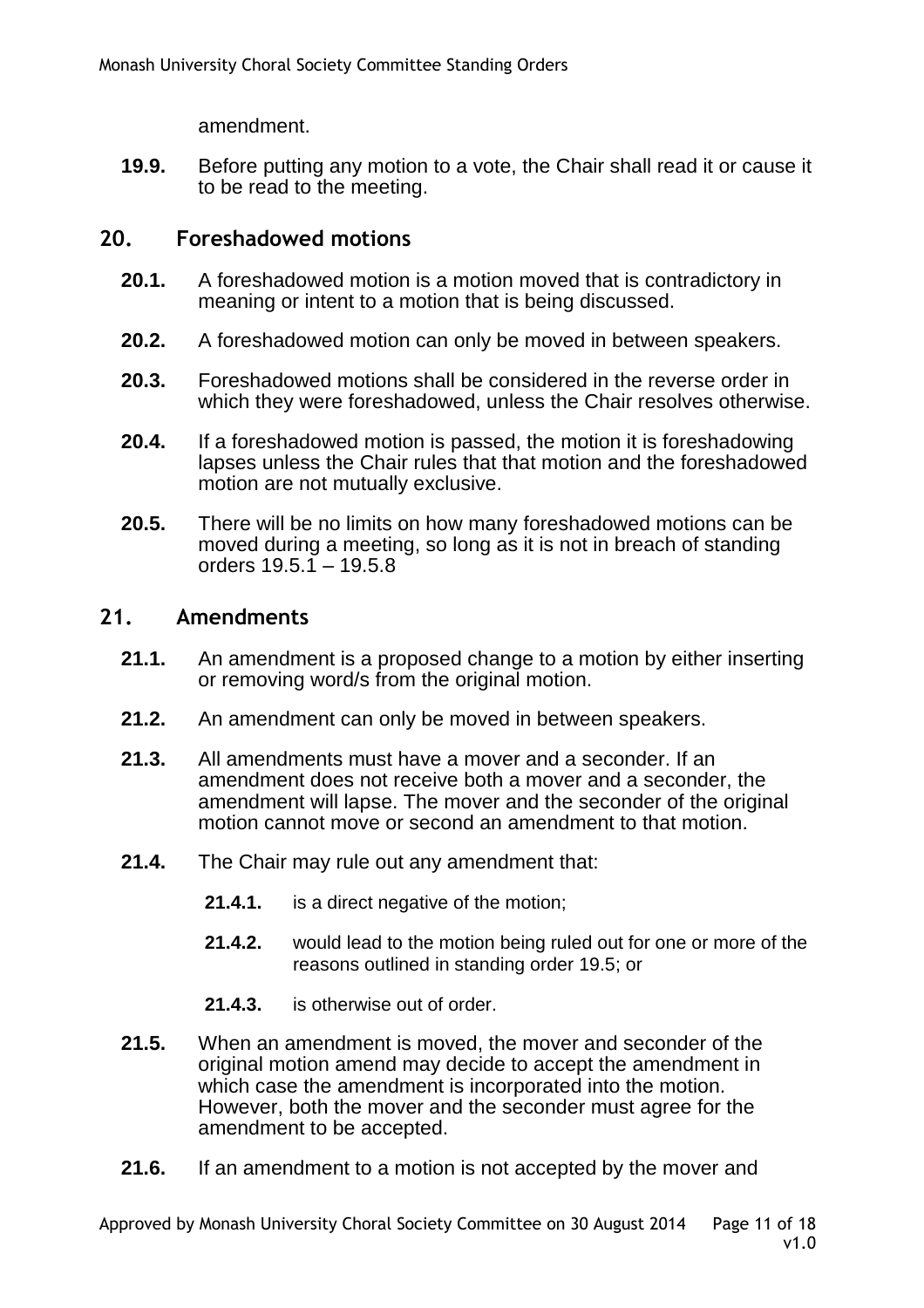seconder, the amendment will be discussed and voted upon. The amendment will be considered before the original motion is scheduled to be voted upon and if the amendment is carried, the original motion is in effect amended and will then be voted upon in the amended form.

**21.7.** Amendments shall be considered in the reverse-order in which they were moved, unless the Chair resolves otherwise.

#### **22. Rescission of Resolutions**

- **22.1.** A resolution passed by MonUCS Committee can be rescinded at a later meeting of the MonUCS Committee. However for a rescission of a resolution to be considered at an MonUCS Committee:
	- **22.1.1.** the motion rescinding the resolution must be distributed to all elected members of the MonUCS Committee at least forty eight hours before the meeting; and
	- **22.1.2.** there must be reasoning for the rescission, in writing, attached to the rescission motion distributed to all elected members of the MonUCS Committee.
- **22.2.** No motion for rescission of any resolution of the MonUCS Committee shall be carried unless the elected members present vote affirmatively to rescind the resolution with the same type of majority needed to carry the original motion.
- **22.3.** If a resolution has also prompted an action that cannot be reversed, then that resolution cannot be rescinded.
- **22.4.** If a rescission motion is lost, it may be moved again at a later meeting.

#### **23. Procedural Motions**

- **23.1.** A procedural motion is a motion that relates to the conduct of meetings.
- **23.2.** A procedural motion can be moved at any time during a meeting.
- **23.3.** A procedural motion requires only a mover and not a seconder.
- **23.4.** A attendee with full speaking rights can only move a procedural motion outlined in standing orders [23.11.1–](#page-13-0) [23.11.8](#page-13-1) if they are yet to speak in the discussion or debate about that agenda item.
- **23.5.** A attendee with full speaking rights can only move one procedural motion per agenda item in a meeting.
- **23.6.** If a procedural motion is moved in a meeting and is not carried, the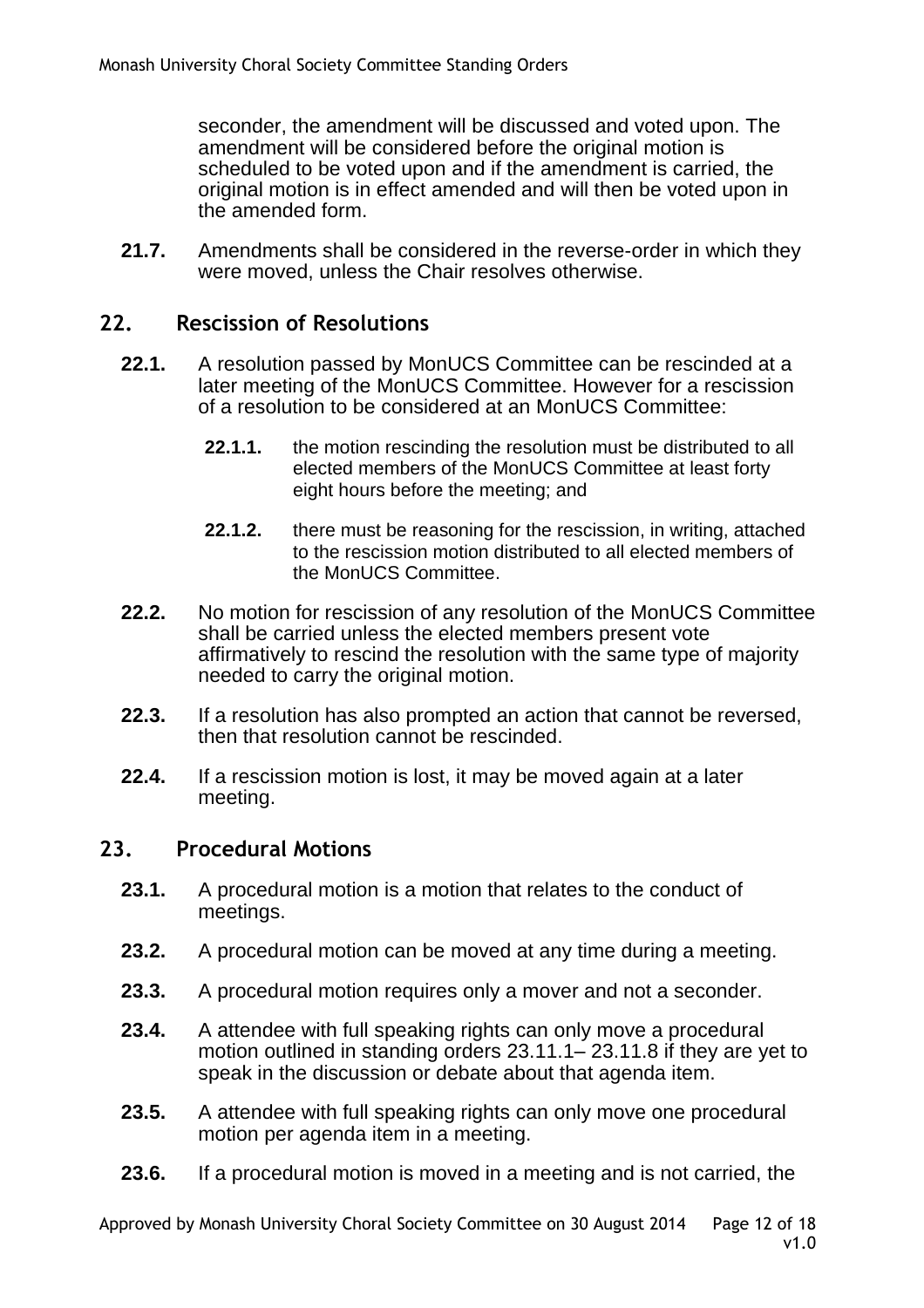same procedural motion can still be moved at a later agenda item in the meeting.

- **23.7.** Once a procedural motion has been moved it must be put to a vote, unless the procedural motion concerns dissent in the Chair.
- **23.8.** An attendee with full speaking rights cannot abstain from voting on a procedural motion outlined in [23.11.1–](#page-13-0) [23.11.9.](#page-13-2)
- **23.9.** Any attendee with full speaking rights has the right to move and vote on procedural motions outlined in [23.11.1](#page-13-0)[–23.11.9.](#page-13-2)
- **23.10.** Only elected members have the right to move and vote on procedural motions outlined in [23.11.10–](#page-13-3)[23.11.12.](#page-13-4)
- <span id="page-13-0"></span>**23.11.** There are many forms of procedural motions that can be moved during a meeting of the MonUCS Committee, and they are as follows:
	- **23.11.1.** that the motion/s now be put;
	- **23.11.2.** that the speaking list be closed now / at the end of the next speaker;
	- **23.11.3.** that the speaking list be re-opened;
	- **23.11.4.** that the speaker no longer be heard;
	- **23.11.5.** that a time limit be placed on speaker/s / not be placed on speaker/s;
	- **23.11.6.** that a time limit be placed on agenda item/s / not be placed on agenda item/s;
	- **23.11.7.** that the meeting be adjourned;
	- **23.11.8.** that the meeting move onto the next item on the agenda;
	- **23.11.9.** that the meeting shall consider a motion in Other Business that was not included on the agenda;
	- **23.11.10.** that the minutes reflect only the result and not the vote tally of the next motion/s to be put;
	- **23.11.11.** that the meeting shall move in camera; and

<span id="page-13-2"></span><span id="page-13-1"></span>**23.11.12.** dissent in the Chair.

- <span id="page-13-5"></span><span id="page-13-4"></span><span id="page-13-3"></span>**23.12.** The Chair may impose any of the procedural motions outlined in standing orders [23.11.1–](#page-13-0) [23.11.11](#page-13-5) without having to put it to a vote.
- **23.13.** All procedural motions need only be carried by a simple majority, except for those outlined in standing order [23.11.11](#page-13-5) which requires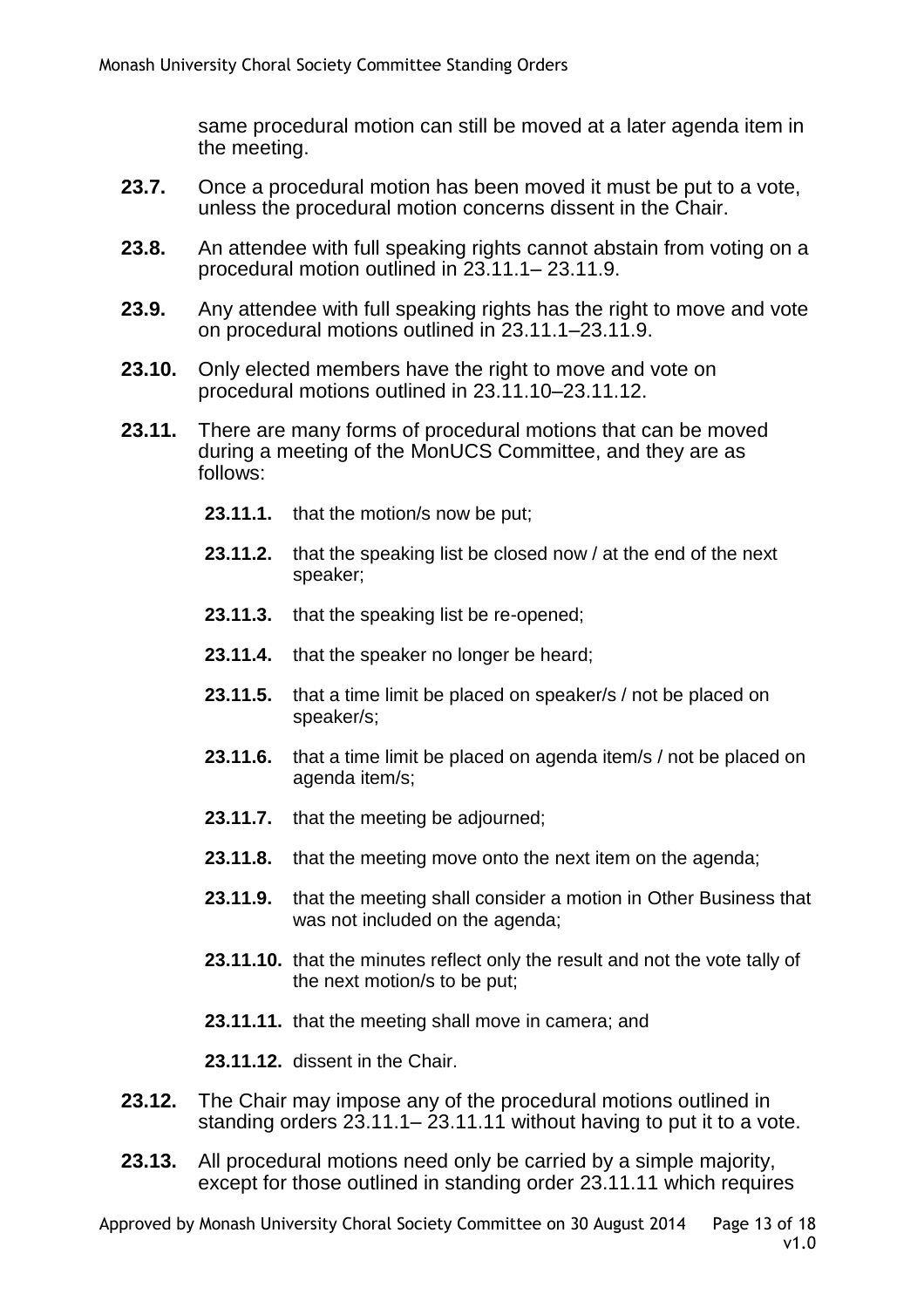to be carried by an absolute majority.

#### **24. Dissent in the Chair**

- **24.1.** Any ruling by the Chair may be challenged by a procedural motion calling for dissent in the chair.
- **24.2.** Upon dissent in the chair being moved, the Chair must be vacated and the Deputy Chair shall assume the Chair but only for the procedural motion. If the Deputy Chair is not present, the Chair may choose a elected member present for whom to pass the Chair, so long as the elected member chosen did not move the procedural motion.
- **24.3.** The mover must, in speaking to the procedural motion, propose an alternative ruling.
- **24.4.** The Chair, whose ruling has been challenged, may reply.
- **24.5.** The procedural motion must then be put to a vote with no further discussion.
- **24.6.** If the procedural motion is carried, the alternative ruling proposed takes effect.
- **24.7.** If the procedural motion is lost, the Chair's ruling stands.
- **24.8.** The Chair whose ruling was challenged resumes the Chair as soon as the procedural motion has been voted upon.

#### **25. Points of Order**

- **25.1.** An attendee with full speaking rights may at any time draw the Chair's attention to a breach of these Standing Orders or an irregularity in the proceedings by raising their hand.
- **25.2.** The attendee with full speaking rights must state the breach or irregularity alleged and any ruling desired.
- **25.3.** The Chair must then rule on the point of order.
- **25.4.** An attendee with full speaking rights who raises a point of order that does not relate to a breach of these Standing Orders or an irregularity in the proceedings may be named by the Chair.

#### **26. Points of Clarification**

- **26.1.** Anyone in attendance at the MonUCS Committee may at any time request clarification of an issue raised in immediate debate.
- **26.2.** A point of clarification is a factual question related to the substance

Approved by Monash University Choral Society Committee on 30 August 2014 Page 14 of 18 v1.0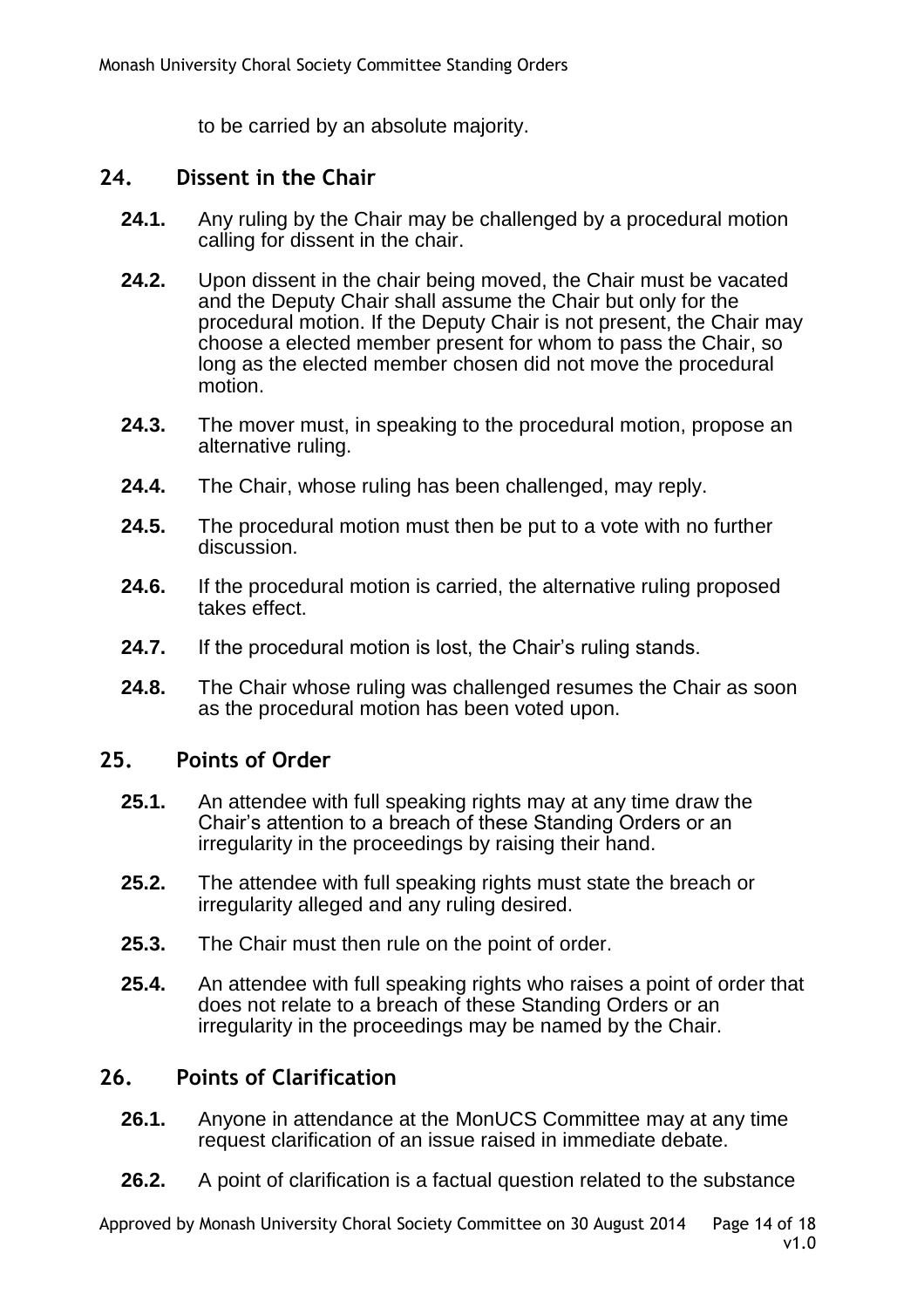of the matter under discussion. It must be a question.

- **26.3.** The Chair must then rule on the point of clarification, and if necessary, request another elected member of MonUCS Committee to respond.
- **26.4.** Anyone who calls for a point of clarification that is not a question or in any other way breaches the conditions of a point of clarification may be named by the Chair.

#### **27. Adjournment**

- **27.1.** At any stage of the meeting, a elected member may move a procedural motion calling for the meeting to be adjourned.
- **27.2.** The resolution or the Chair's ruling that decides on the adjournment must specify the time, date or place for the resumption of the meeting. If there is no specified time, date or place for the resumption of the meeting specified, the meeting ends.
- **27.3.** The time and date for the resumption of the meeting must be no longer than 24 hours after the time the meeting was adjourned.
- **27.4.** The meeting cannot be re-adjourned before the specified time of the resumption of the meeting, but it can be re-adjourned after this time.
- **27.5.** The Chair must be present to re-adjourn any meeting that has been adjourned. The Chair must be the same Chair who adjourned the meeting.
- **27.6.** If a meeting is adjourned and the meeting cannot be re-adjourned due to lack of the original Chair, the meeting ends. If the meeting cannot be re-adjourned due to lack of quorum, the meeting will proceed in accordance with standing order [9.2](#page-4-1)

#### **28. In camera proceedings**

- **28.1.** A meeting may resolve to proceed 'in camera' if the business to be considered relates to a confidential personal, staffing or legal matter and the MonUCS Committee passes a resolution to move in camera by an absolute majority.
- **28.2.** When a meeting goes in camera, only vote-holders present may remain in the room, unless non-vote holder/s were invited to remain by resolution of the meeting.
- **28.3.** Those in attendance during in camera discussions are bound to maintain the confidentiality of in camera proceedings.
- **28.4.** The Secretary may attach information to the agenda to be considered in any in camera proceedings. The Secretary may limit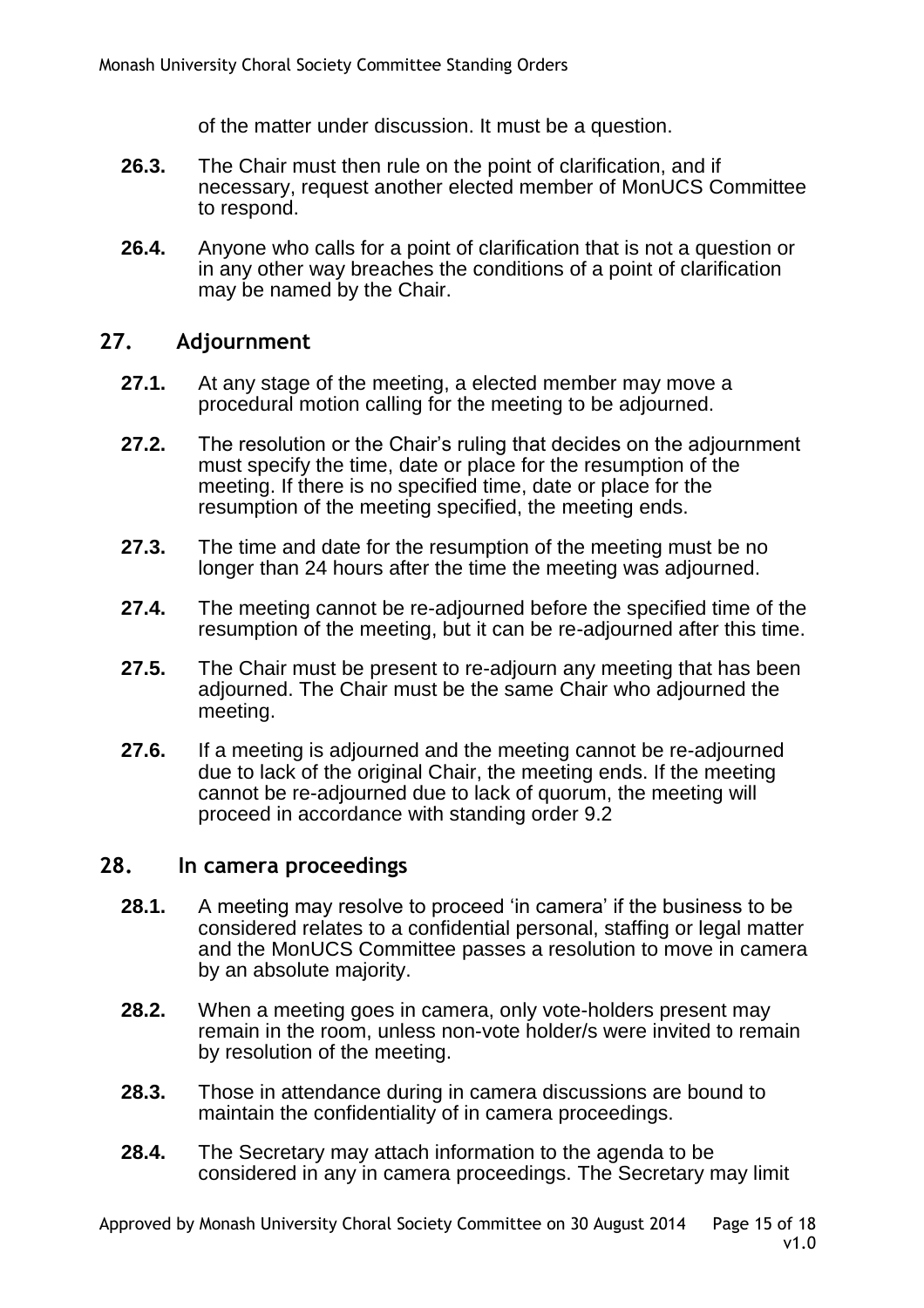distribution of this information to elected members of the MonUCS Committee and elected members are bound to maintain the confidentiality of this information until the meeting commences. If the meeting decides that the information is not confidential, the elected members are no longer bound to maintain the confidentiality of the information.

**28.5.** In camera sections of the minutes will only be accessible to current elected members of the MonUCS Committee. However, any resolutions passed during an in camera session must be included in any non-confidential copy of the minutes, unless the meeting resolves that the resolution should also be kept in camera.

#### **29. Minutes of the Meeting**

- **29.1.** There must be minutes for every meeting of the MonUCS Committee.
- **29.2.** Minutes shall be the responsibility of the Secretary.
- **29.3.** Minutes may be recorded for the purposes of writing minutes, but no copy may be kept for more than two weeks after any given MonUCS Committee meeting. No audio recording of an MonUCS Committee meeting may be archived.
- **29.4.** The minutes of a meeting of the MonUCS Committee must contain the following:
	- **29.4.1.** the date of the meeting;
	- **29.4.2.** the exact time when the meeting opened and closed as declared by the Chair of the meeting;
	- **29.4.3.** the location of the meeting;
	- **29.4.4.** the attendance of those present at the meeting and whether they are an lected member, an invited portfolio position holder or an observer;
	- **29.4.5.** whenever a elected member or observer present enters or leaves the room where the meeting is being held and the time of this entry or exit;
	- **29.4.6.** any motions moved and seconded at the meeting;
	- **29.4.7.** the movers and seconders of any motion that is moved at the meeting;
	- **29.4.8.** the vote tally of each motion that is voted upon and whether or not the motion was carried;
	- **29.4.9.** any rulings made by the Chair, including when a elected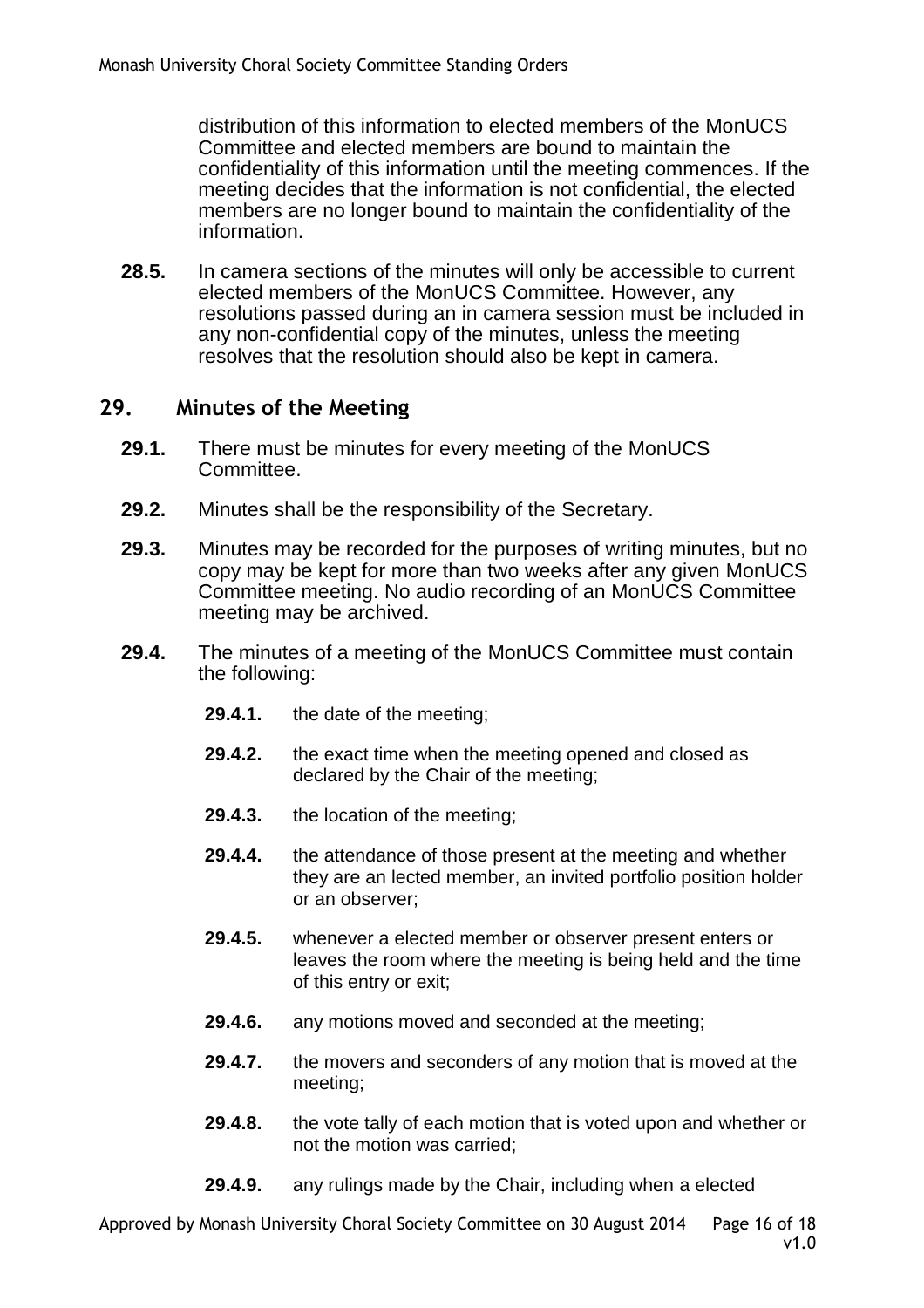member is named;

- **29.4.10.** the main discussion points of each agenda item; and
- **29.4.11.** any attachments included on the agenda or tabled at the meeting.
- **29.5.** The minutes of the MonUCS Committee should not include direct quotations from elected members present, unless the elected member indicates that want their statement to be directly quoted in the minutes.
- **29.6.** Minutes of a meeting of the MonUCS Committee must be confirmed by a later meeting of the MonUCS Committee to confirm that they are a true and accurate record of that meeting of the MonUCS Committee.
- **29.7.** Copies of unconfirmed minutes are to be distributed to all elected members of the MonUCS Committee within two subsequent meetings of the MonUCS Committee.
- **29.8.** Copies of the confirmed minutes are to be kept on file by the Secretary..
- **29.9.** Any student can request a copy of the confirmed minutes of the MonUCS Committee from the Secretary and the Secretary is obliged to provide this to the student as soon as practically possible within reason.

#### **30. Other Business**

- **30.1.** 'Other Business' will be the agenda item where elected members are able to raise issues they feel are important which were not listed on the agenda. These can include, but not be limited to, any future events, campaigns or rallies that the elected members present feel might be relevant to the meeting.
- **30.2.** The Chair shall not accept any motions tabled during Other Business or otherwise left off the agenda, unless a procedural motion is carried that these motions are 'urgent' and must be dealt with immediately.

# **31. Conflict of Interest**

- **31.1.** Elected members who have any direct or indirect pecuniary interest in a matter that is being considered at a meeting of the MonUCS Committee must;
	- **31.1.1.** disclose the nature and extent of their interest to the MonUCS Committee as soon as they become aware of the interest; and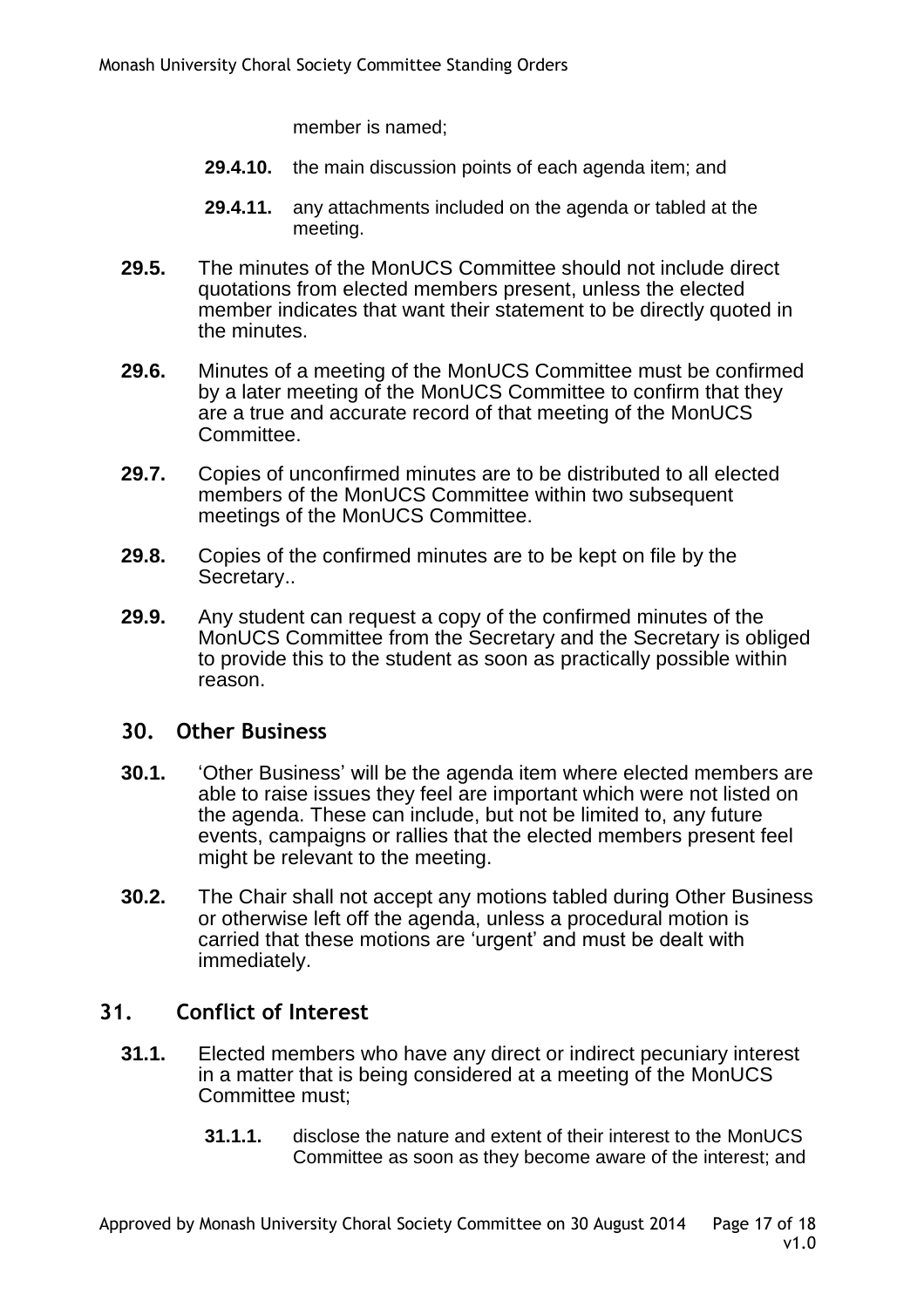- **31.1.2.** not vote on the matter.
- **31.2.** Standing order 31.1 does not apply to pecuniary interests that exist only because the elected member of the body is a student.

# **32. Modification of these Standing Orders**

- **32.1.** These Standing Orders can be modified by a resolution of MonUCS Committee passed by an absolute majority. However, for the motion to be considered at an MonUCS Committee:
	- **32.1.1.** the motion must include the particulars in writing of the proposed change;
	- **32.1.2.** the motion must be distributed to all elected members of the MonUCS Committee at least seven days before the meeting; and
	- **32.1.3.** the wording of the proposed changes cannot be modified once it has been distributed to all elected members of the MonUCS Committee.